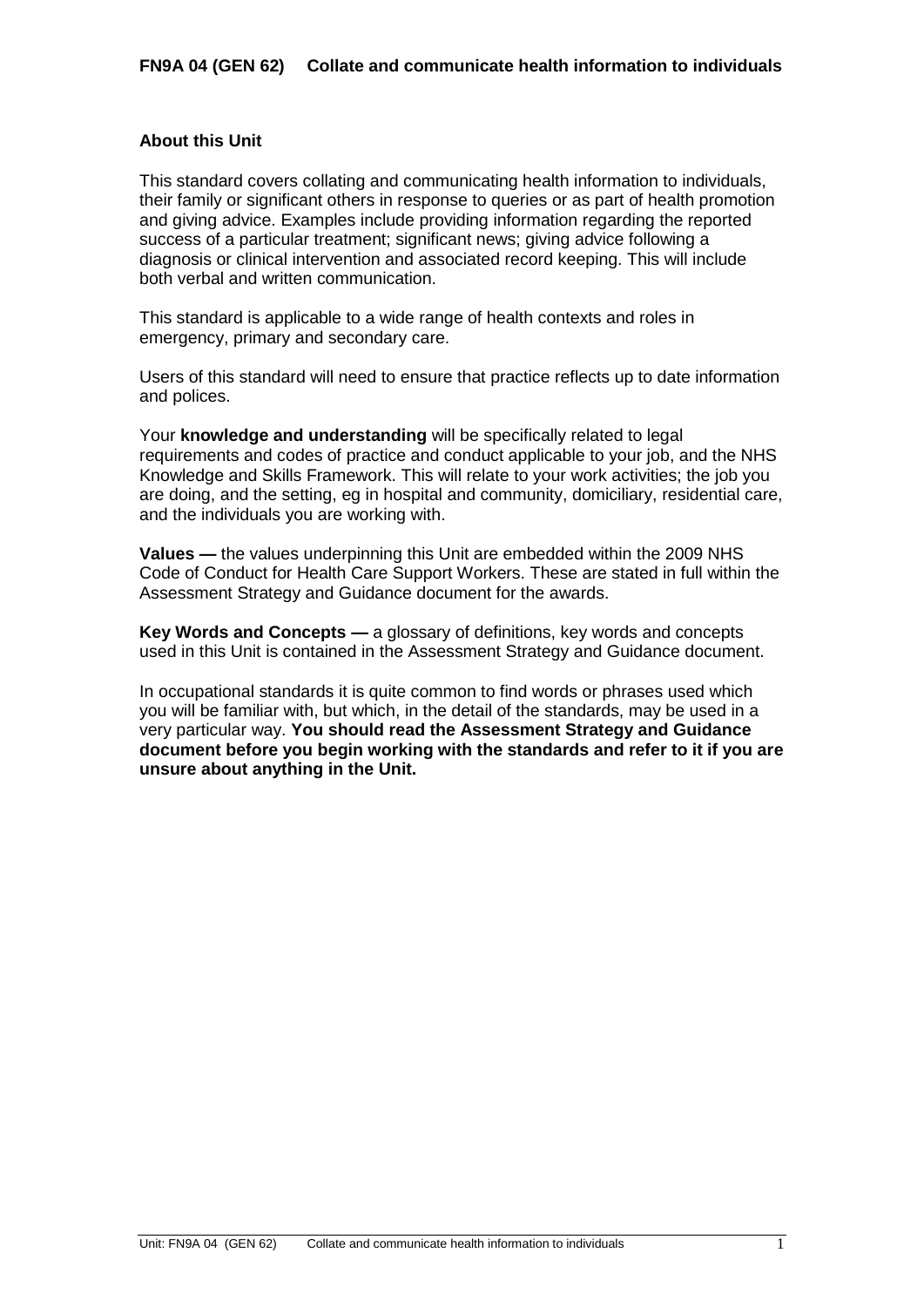### **Specific Evidence Requirements for the Unit**

# **It is essential that you adhere to the Evidence Requirements for this Unit**

# **SPECIFIC EVIDENCE REQUIREMENTS FOR THIS UNIT**

# **Simulation:**

Simulation is **NOT** permitted for any part of this Unit.  $\bullet$ 

#### **The following forms of evidence ARE mandatory:**  $\ddot{\bullet}$

- **Direct Observation:** Your assessor or expert witness must observe you in real work  $\bullet$ activities. Their confirmation of your practice will provide evidence for a significant amount of the performance criteria in this Unit. **For example**, communicating with individuals in line with their needs and understanding.
- $\ddot{\bullet}$ **Professional discussion:** Describes your actions in a particular situation and reflect on the reason(s) why you practice that way. **For example**, how you present evidence based information in an appropriate format.

### **Competence of performance and knowledge could also be demonstrated using a variety of evidence from the following:**

- **Reflective Account:** These are written pieces of work which allow you to reflect on the  $\bullet$ course of action you took in a specific situation to identify any learning from the piece of work and to describe what you might do differently in the light of your new knowledge.
- $\blacklozenge$ **Questioning/professional discussion**: May be used to provide evidence of knowledge, legislation, policies and procedures which cannot be fully evidenced through direct observation or reflective accounts. In addition your assessor/mentor or expert witness may also ask questions to clarify aspects of your practice.
- **Expert Witness**: A designated expert witness, eg a senior member of staff, may  $\blacklozenge$ provide a direct observation of your practice, or record a professional discussion they have held with you on a specific piece of practice.
- **Witness Testimony**: Can be a confirmation or authentication of the activities described  $\ddot{\bullet}$ in your evidence which your assessor or mentor has not seen.
- **Products:** These can be any record that you would normally use within your normal  $\ddot{\bullet}$ role, eg you should not put confidential records in your portfolio; they can remain where they are normally stored and be checked by your assessor and internal verifier.
- **Prior Learning:** You may be able to use recorded prior learning from a course of  $\blacklozenge$ training you have attended within the last two years. Discussion on the relevance of this should form part of your assessment plan for each Unit.
- $\blacklozenge$ **Simulation:** There may be times when you have to demonstrate you are competent in a situation that does not arise naturally through your work role, eg dealing with violent or abusive behaviour. The Evidence Requirements in each Unit provide specific guidance regarding the use of simulation.

# **GENERAL GUIDANCE**

- Prior to commencing this Unit you should agree and complete an assessment plan with your assessor which details the assessment methods you will be using, and the tasks you will be undertaking to demonstrate your competence.
- Evidence must be provided for ALL of the performance criteria, ALL of the knowledge.  $\bullet$
- The evidence must reflect the policies and procedures of your workplace and be linked to current legislation, values and the principles of best practice within the Health Care sector. This will include the National Service Standards for your areas of work.
- All evidence must relate to your own work practice.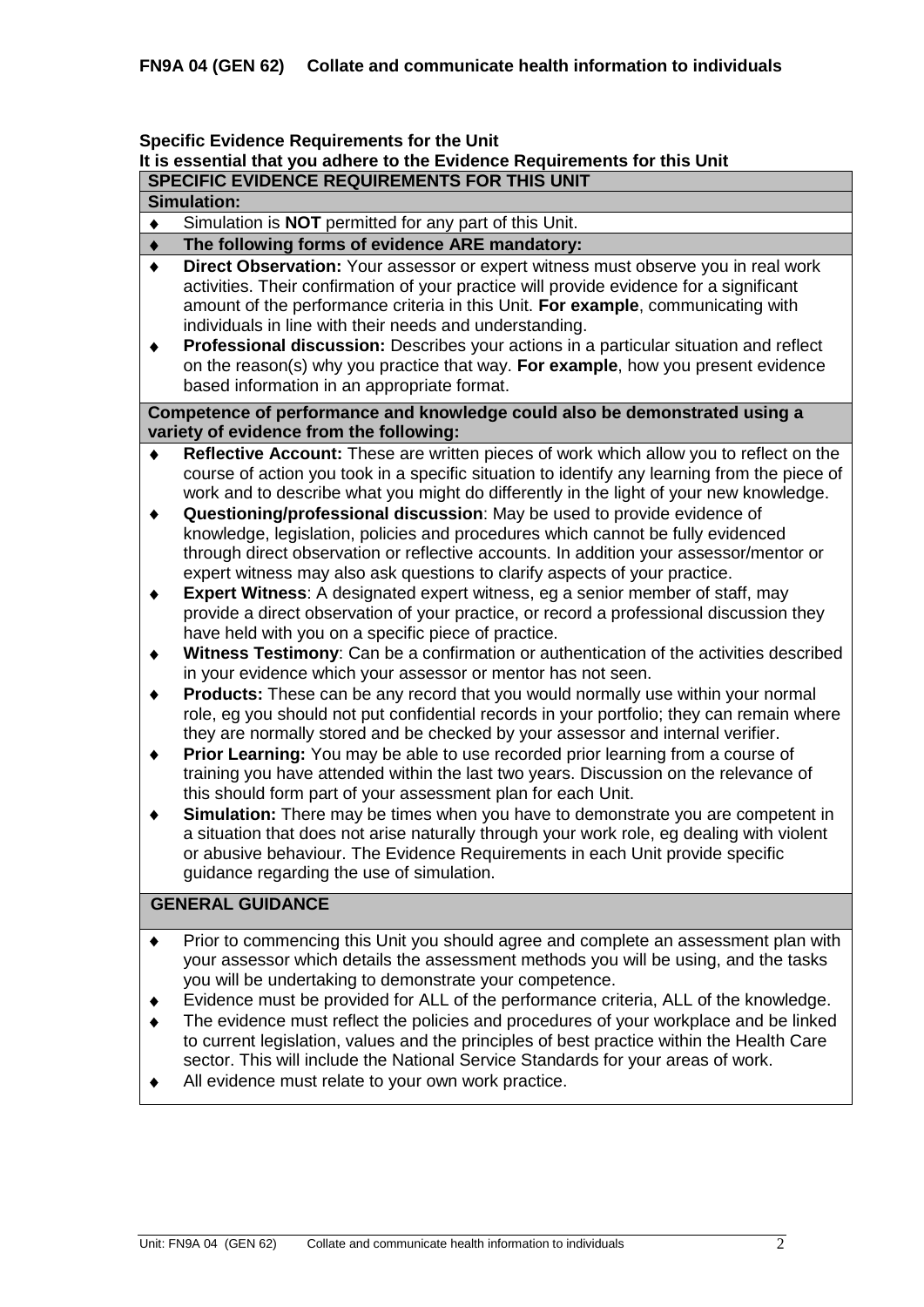# **FN9A 04 (GEN 62) Collate and communicate health information to individuals**

## **KNOWLEDGE SPECIFICATION FOR THIS UNIT**

Competent practice is a combination of the application of skills and knowledge informed by values and ethics. This specification details the knowledge and understanding required to carry out competent practice in the performance described in this Unit.

When using this specification **it is important to read the knowledge requirements in relation to expectations and requirements of your job role**.

**You need to provide evidence for ALL knowledge points listed below. There are a variety of ways this can be achieved so it is essential that you read the 'knowledge evidence' section of the Assessment Guidance.**

|                | You need to show that you know, understand and can apply in<br>practice:   | <b>Enter</b><br><b>Evidence</b><br><b>Numbers</b> |
|----------------|----------------------------------------------------------------------------|---------------------------------------------------|
| 1              | The principles of effective written and verbal communication.              |                                                   |
| $\overline{2}$ | Your own role and responsibilities and how to get assistance               |                                                   |
|                | when situations are beyond your competence and authority.                  |                                                   |
| 3              | The ethics concerning confidentiality, and the tensions which              |                                                   |
|                | may exist between an individual's request for information and              |                                                   |
|                | the organisation's responsibilities within information                     |                                                   |
|                | governance.                                                                |                                                   |
| $\overline{4}$ | The available sources and types of health information and the              |                                                   |
|                | relative value of each to the situation and individual need.               |                                                   |
| 5              | The importance of using secure sources of information.                     |                                                   |
| 6              | The importance of using reliable evidence based health                     |                                                   |
|                | information sources.                                                       |                                                   |
| $\overline{7}$ | The importance of communicating with individuals and relevant              |                                                   |
|                | carers in a manner that is consistent with their level of                  |                                                   |
|                | understanding, culture, background and preferred ways of<br>communicating. |                                                   |
| 8              | Difficulties that can occur when communicating with individuals            |                                                   |
|                | and family members/significant others in stressful situations              |                                                   |
|                | and how to manage these.                                                   |                                                   |
| 9              | Risks that can arise when providing information to individuals             |                                                   |
|                | and/or family members/significant others and the need for tact             |                                                   |
|                | and diplomacy when exchanging information of a potentially                 |                                                   |
|                | stressful nature.                                                          |                                                   |
| 10             | National and local policy and guidelines for accessing,                    |                                                   |
|                | updating and maintaining individuals' health records and                   |                                                   |
|                | confidentiality in accordance with information governance.                 |                                                   |
| 11             | Your responsibilities and accountability in relation to the                |                                                   |
|                | current European and National legislation, national guidelines,            |                                                   |
|                | local policies, protocols and information governance                       |                                                   |
|                | concerning the collection and provision of information.                    |                                                   |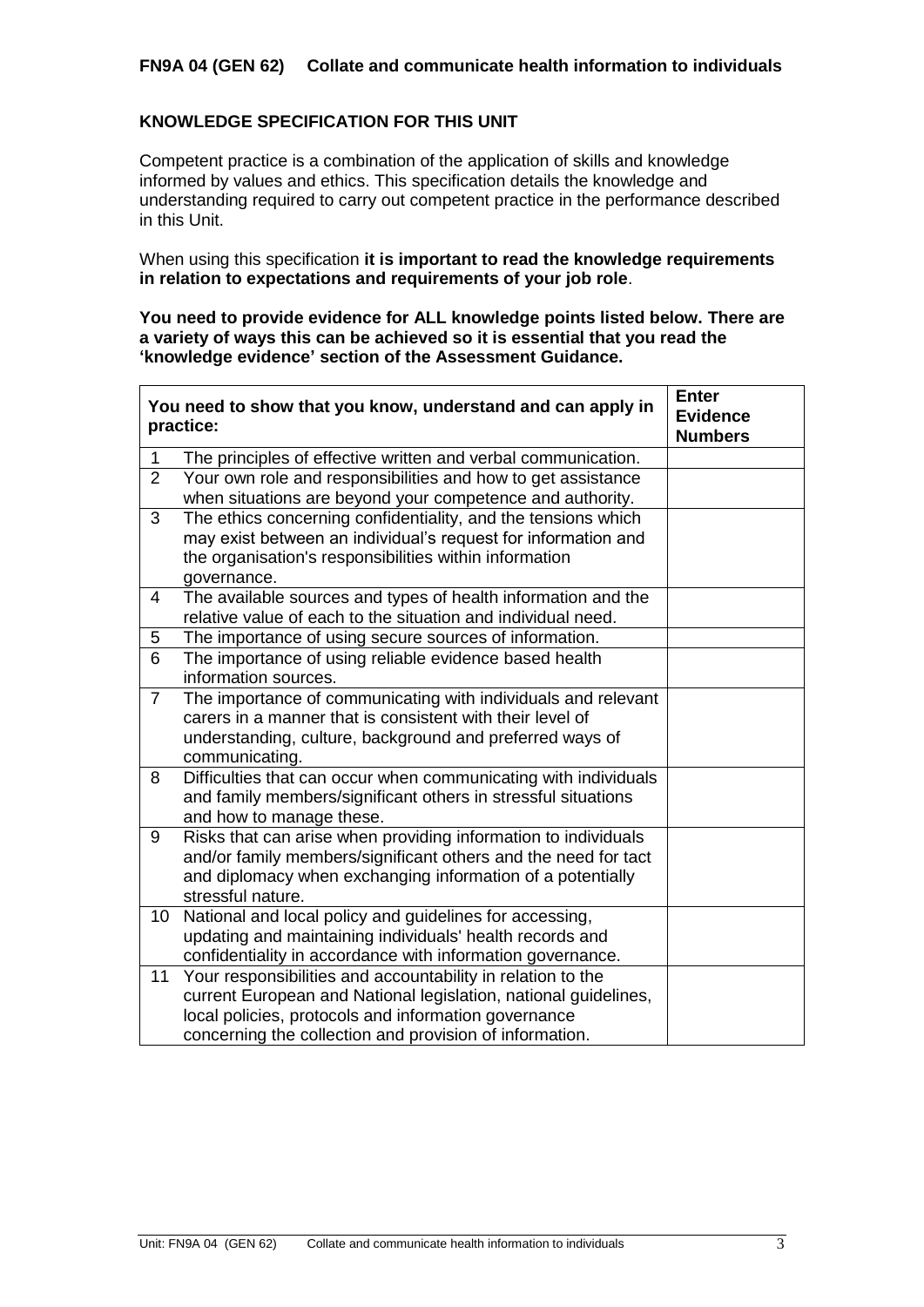| <b>Performance Criteria</b> |                                                |           |           |           |   |   |           |           |  |
|-----------------------------|------------------------------------------------|-----------|-----------|-----------|---|---|-----------|-----------|--|
|                             |                                                | <b>DO</b> | <b>RA</b> | <b>EW</b> | Q | P | <b>WT</b> | <b>PD</b> |  |
| 1                           | Work within your level of competence,          |           |           |           |   |   |           |           |  |
|                             | responsibility and accountability and          |           |           |           |   |   |           |           |  |
|                             | respond in a timely manner to meet             |           |           |           |   |   |           |           |  |
|                             | individual's needs in accordance with          |           |           |           |   |   |           |           |  |
|                             | clinical governance.                           |           |           |           |   |   |           |           |  |
| $\overline{2}$              | Identify the purpose of the                    |           |           |           |   |   |           |           |  |
|                             | communication and needs of the                 |           |           |           |   |   |           |           |  |
|                             | recipients.                                    |           |           |           |   |   |           |           |  |
| 3                           | Adhere to legislation, protocols and           |           |           |           |   |   |           |           |  |
|                             | guidelines particularly those relating to      |           |           |           |   |   |           |           |  |
|                             | giving/sharing information,                    |           |           |           |   |   |           |           |  |
|                             | confidentiality and record keeping in          |           |           |           |   |   |           |           |  |
|                             | relation to information governance.            |           |           |           |   |   |           |           |  |
| 4                           | Communicate with the individual and            |           |           |           |   |   |           |           |  |
|                             | relevant carers or family at a pace and        |           |           |           |   |   |           |           |  |
|                             | level appropriate to their understanding       |           |           |           |   |   |           |           |  |
|                             | and identify any barriers to<br>communication. |           |           |           |   |   |           |           |  |
| 5                           | Use relevant secure sources to access          |           |           |           |   |   |           |           |  |
|                             | the required health information.               |           |           |           |   |   |           |           |  |
| 6                           | Ensure the health information is:              |           |           |           |   |   |           |           |  |
|                             | evidence based<br>(a)                          |           |           |           |   |   |           |           |  |
|                             | accurate and reliable<br>(b)                   |           |           |           |   |   |           |           |  |
|                             | (c)<br>timely                                  |           |           |           |   |   |           |           |  |
|                             | (d) up-to-date                                 |           |           |           |   |   |           |           |  |
|                             | (e) relevant to the stated requirements        |           |           |           |   |   |           |           |  |
| $\overline{7}$              | Present the evidence base health               |           |           |           |   |   |           |           |  |
|                             | information in a format that is                |           |           |           |   |   |           |           |  |
|                             | consistent with the individual's level of      |           |           |           |   |   |           |           |  |
|                             | understanding, culture, background             |           |           |           |   |   |           |           |  |
|                             | and preferred ways of communicating.           |           |           |           |   |   |           |           |  |
| 8                           | Actively listen to the recipients'             |           |           |           |   |   |           |           |  |
|                             | reactions to the information you provide       |           |           |           |   |   |           |           |  |
|                             | and take steps to clarify issues in a          |           |           |           |   |   |           |           |  |
|                             | manner that is consistent with the             |           |           |           |   |   |           |           |  |
|                             | individual's level of understanding,           |           |           |           |   |   |           |           |  |
|                             | culture and background.                        |           |           |           |   |   |           |           |  |
| 9                           | Confirm that the information needs of          |           |           |           |   |   |           |           |  |
|                             | the recipient has been met.                    |           |           |           |   |   |           |           |  |
| 10                          | Record the nature and outcome of the           |           |           |           |   |   |           |           |  |
|                             | communication by updating records in           |           |           |           |   |   |           |           |  |
|                             | line with information governance.              |           |           |           |   |   |           |           |  |

*DO = Direct Observation RA = Reflective Account Q = Questions EW = Expert Witness P = Product (Work) WT = Witness Testimony PD* = *Professional Discussion*